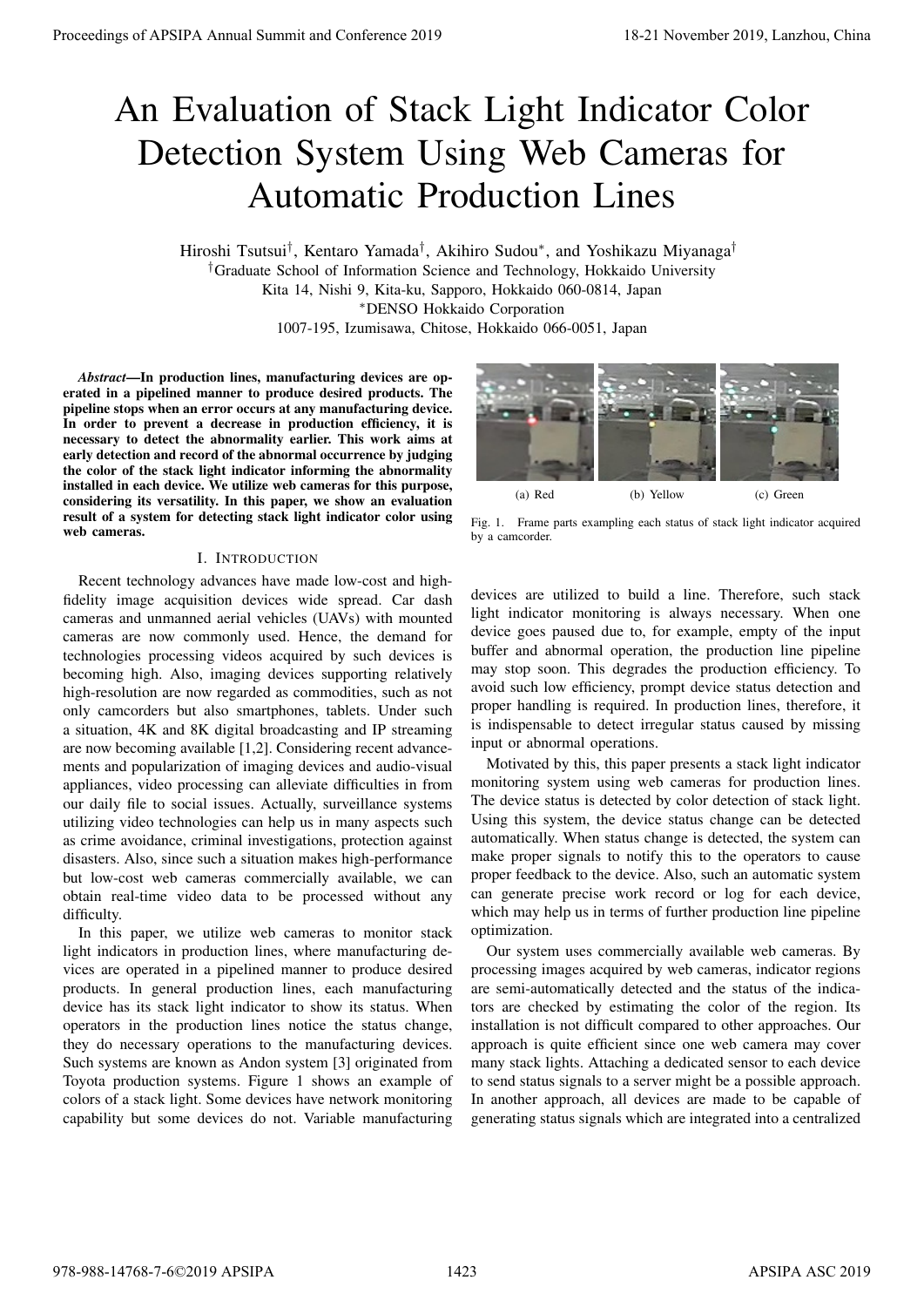control system. In these approaches, there is a quite high barrier for installation and also suffers from flexibility issues. In the case of a large number of devices, these approaches are not feasible.

As for image processing to detect the stack light status, we utilize simple color detection with thresholding the pixel values in the lamp region. In [4], deep learning is used to judge the stack light status. However, considering the stable camera and the judgment based on only colors, our approach is simple but effective.

We carried out field experiments of the proposed system using a real production line. The experimental results show that the proposed approach can successfully detect stack light status.

The rest of this paper is organized as follows. In Section II, we explain the proposed system. In Section III, we show the experimental results. Finally, in Section IV, we conclude this paper.

## II. PROPOSED STACK LIGHT INDICATOR MONITORING **SYSTEM**

The proposed system is focusing on the operation of automatic production lines. Therefore, ease of operation is the key to our system. The system consists of

- the installation phase where lamp regions are semiautomatically detected and
- the operation phase where lamp colors are detected.

In this paper, we also use the term, lamp, for the stack light.

## *A. Lamp Region Detection and Setting*

In the installation phase, using frames acquired by the web camera, the user configures lamp regions. Since manual configuration requires much cost, especially in cases of a large number of stack lights, we developed a semi-automatic configuration system.

Candidate regions are extracted from frames acquired by the web camera. Since lamp region usually has high-intensity value, such high intensity pixels are extracted by the following thresholding for each pixel P.

$$
\max(P_{\rm R}, P_{\rm G}, P_{\rm B}) > 0.8, \tag{1}
$$

where  $P_i$ ,  $i \in \{R, G, B\}$  is the each color component value assuming  $0 \leq P_i \leq 1$ . After picking up pixels, morphology operations are applied to extracted pixels to remove noise. Checking the connectivity of pixels, regions are created, and the minimum rectangular region covers each region will be the candidate of the lamp region. In this phase, rectangular regions whose shape is similar to the square are selected. Others are omitted. This is because horizontal rectangle region have a high possibility of the production line room lighting.

After automatic lamp region candidate detection, users select lamp region. Also, when lamp region information includes error, users may apply an adjustment for each region. By such user confirmation, finally, the lamp regions are configured for the operation mode.

### Procedure 1 estimates lamp status

**Input:**  $(\overline{R}, \overline{G}, \overline{B})$ , the moving averaged average pixel value for a lamp region, and  $0 \leq \overline{R}, \overline{G}, \overline{B} \leq 1$ 

**Output:** lamp status  $s \in \{\text{Unknown}, \text{Red}, \text{Yellow}, \text{Green}\}\$ if  $\max(\bar{R}, \bar{G}, \bar{B}) < 0.4$  then

 $s \leftarrow$  Unknown else if  $\min(\bar{R}-\bar{G}, \bar{R}-\bar{B}) > 0.1$  then  $s \leftarrow \text{Red}$ else if  $\min(\bar{R}, \bar{G}) > \bar{B}$  then  $s \leftarrow$  Yellow else if  $\min(\bar{G}, \bar{B}) > \bar{R}$  then  $s \leftarrow$  Green else  $s \leftarrow$  Unknown end if

# Procedure 2 estimates lamp status

**Input:**  $(\overline{R}, \overline{G}, \overline{B})$ , the moving averaged average pixel value for a lamp region, and  $0 \leq R$ ,  $\overline{G}$ ,  $\overline{B} \leq 1$ 

**Output:** lamp status  $s \in \{\text{Unknown}, \text{Red}, \text{Yellow}, \text{Green}\}\$ if  $\max(\bar{R}, \bar{G}, \bar{B}) < 0.4$  then

 $s \leftarrow$  Unknown

else if  $\min(\bar{R}-\bar{G}-0.35, \bar{R}-\bar{B}) > 0$  then  $s \leftarrow \text{Red}$ else if  $\min(\bar{R}, \bar{G}) > \bar{B}$  and  $\bar{G} - \bar{R} < 0.1$  then

$$
s \leftarrow \text{Yellow}
$$
\nelse if

\n
$$
\min(\bar{G}, \bar{B}) > \bar{R} \text{ or } \bar{G} - \bar{B} > 0 \text{ then}
$$

$$
s \leftarrow \text{Green}
$$

else

 $s \leftarrow$  Unknown

end if



Fig. 2. Lamp status estimation in HSV color space.

#### *B. Lamp Color Detection*

Assuming that the lamp is on or off and that the color is green, yellow, or red when the lamp is on, our system detects these four lamp status using a web camera. We name these statuses as follows.

- Red: the lamp is on and red,
- Yellow: the lamp is on and yellow,
- Green: the lamp is on and yellow, and
- Unknown: the lamp is off, or the color is unknown.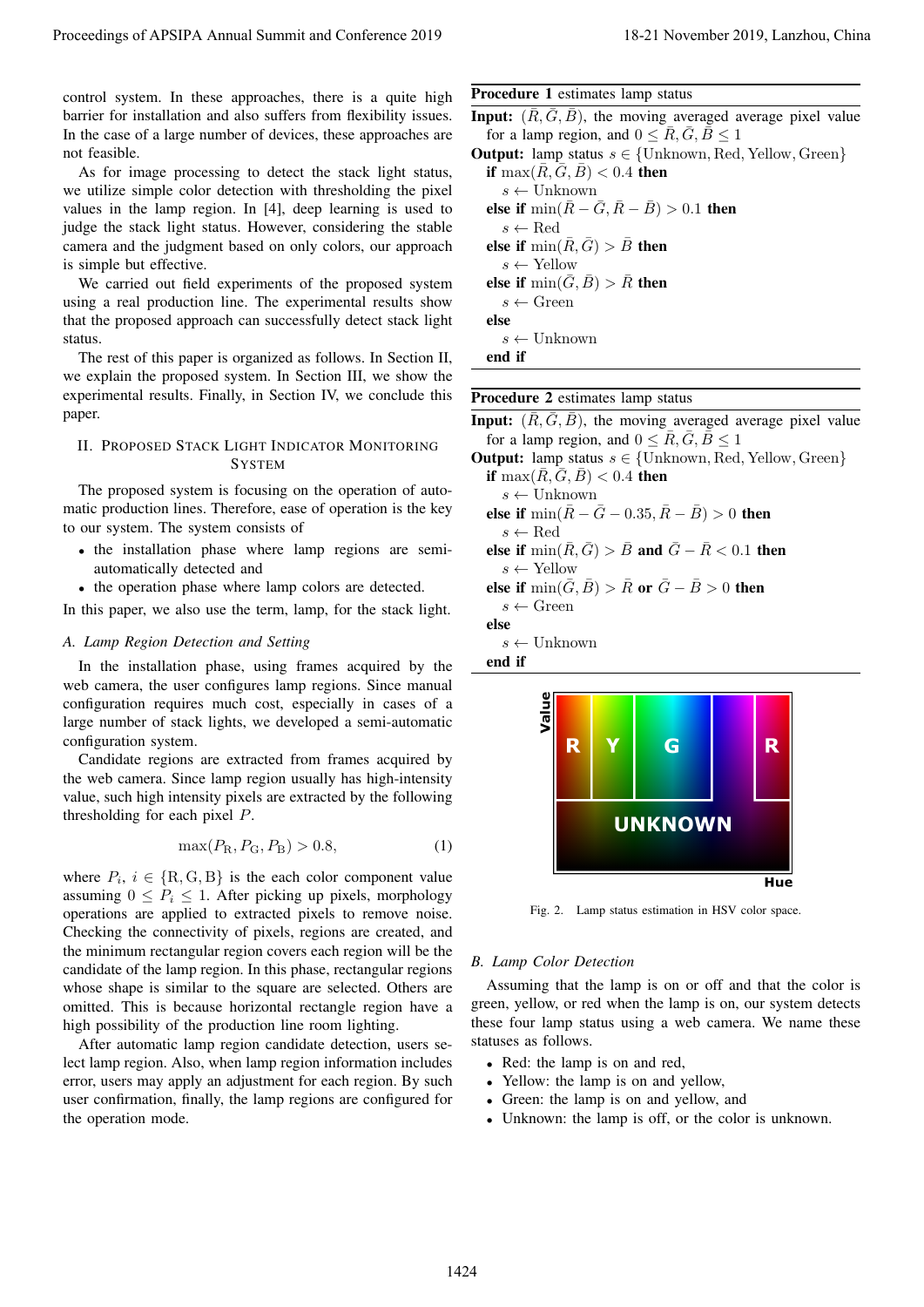

Fig. 3. A example frame of a produc-Fig. 4. A example frame of a protion line acquired by Camera 1. duction line acquired by Camera 2.

First, the proposed system calculates the average pixel value in each lamp region. To suppress the noise effect, we apply a moving average whose window size is one second to each obtained average pixel value. Using noise suppressed average pixel value for each lamp region, the lamp status is estimated by thresholding as shown in Procedure 1.

Figure 2 demonstrates this lamp status estimation. As can be seen in Fig. 2, the expressions in Procedure 1 are based on the HSV color space. As for Unknown, if the V component of  $(\bar{R}, \bar{G}, \bar{B})$  in HSV color space, that is  $\max(\bar{R}, \bar{G}, \bar{B})$ , is smaller than a specific value, in this case 0.4, the system estimates the lamp status is Unknown, where the lamp is usually off. As for Red, if  $\overline{R}$  is larger than both  $\overline{G}$  and  $B$  by 0.1, the system estimates the lamp status is Red. Similarly, Yellow and Green statuses are estimated, as shown in Procedure 1. Otherwise, the system outputs Unknown status.

The values in Procedure 1, such as 0.1 and 0.4, are decided based on preliminary experiments using the frames acquired by a camcorder. These values will be optimized for web cameras later in this paper, which results in Procedure 2.

## III. EXPERIMENTAL RESULTS

## *A. Web Cameras*

To cover as many stack lights as possible, we put web cameras at a high place to acquire so-called commanding view. We used the following four web cameras.

- Camera 1: Logicool HD Pro Webcam C920 [5,6], FHD  $(1,920 \times 1,080)$ , 5 fps
- Camera 2: Logicool QuickCam Pro 9000 [7], UXGA  $(1,600 \times 1,200)$ , 5 fps
- Camera 3: Logicool BRIO C1000eR [8], FHD  $(1,920 \times 1,080)$ , 5 fps
- Camera 4: Buffalo BSW200MBK [9],  $3,264 \times 2,448, 2$  fps

We carried out field experiments twice in each of which two different web cameras were used. The duration of each field experiment was about one week. Figures 3 and 4 show example frames of Cameras 1 and 2, respectively. The web cameras are connected to a Linux Note PC using with the Linux USB video class (UVC) driver. In this experiment, the frames are obtained by frame-by-frame in raw data. Therefore, the frame rate is relatively low due to data transfer speed limitation. In these experiments, we use all lamp regions that we can see and each of which is not overlapped with each other.

Unknown 및 Green Yellow **h** Red



Fig. 5. Lamp state estimation result for Lamp A (near).





0 1 2 3 4 5 6 Time (hour)

Lamp color (camera1) Lamp color (camera2)

Fig. 7. Lamp state estimation comparison using two types of optimization.

Fig. 8. Lamp state estimation comparison using both two types of optimization.

#### *B. Results*

Figures 5 and 6 show the lamp status estimation results of Cameras 1 and 2 of different six-hour duration cases. Figure 5 is a result of a lamp near to the web camera. The shape of the lamp is clearly obtained since the lamp is relatively near to the camera, as shown in Fig. 9. Note that two lamps are overlapped in Fig. 9, but the left one is used for evaluation. Since the estimated lamp status is always Red or Yellow, which is unnatural, the estimation includes some errors. Figure 6 is a result of lamp estimation for a lamp far from the web camera. Some noise is included, but we confirmed the result is almost correct. The noise is due to the moving average, which makes the change of average pixel values smooth. Smooth value transition causes wrong estimations. Such noise can be removed by filtering the estimated status in time series. A significant performance difference between cameras cannot be seen, but we confirm that high-resolution cameras can cover a larger number of cameras than low-resolution cameras. **Proceedings of APSIPA Annual Summit and Conference 2019, Lanzhou, China 1425, Lanzhou, China 1425, Lanzhou, China 1425, Lanzhou, China 1425, Lanzhou, China 1425, Lanzhou, China 1425, Lanzhou, China 1425, Lanzhou, China 1** 

#### *C. Lamp Status Estimation Optimization*

From the results of field experiments, we found some issues as follows.

• There are estimation errors due to the effect of the color when stack light is off. If the lamp is near to the



Fig. 9. A frame part of lamp near the camera. The left one is used for evaluation.